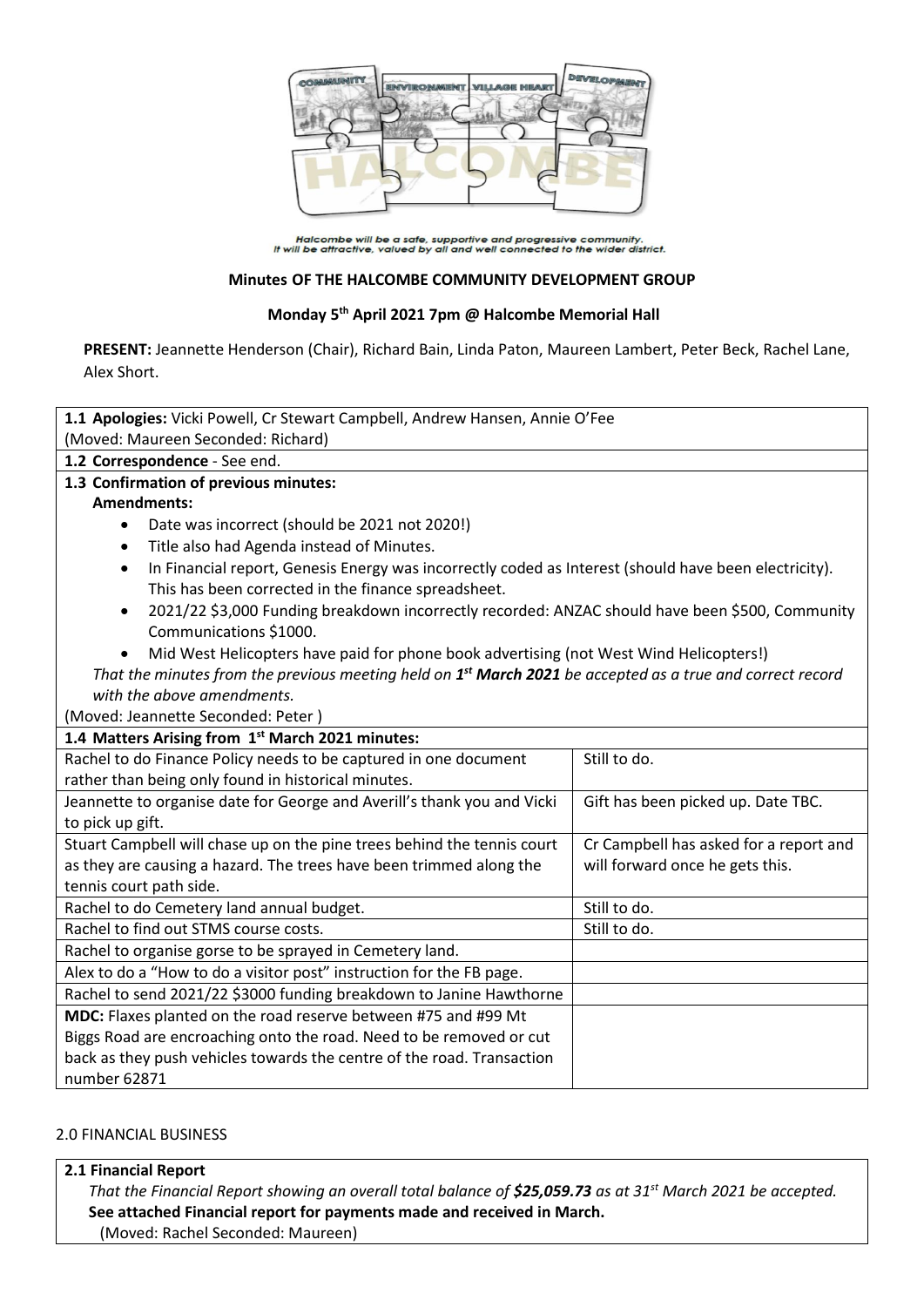## **2.2 Invoices for approval**

Picnic Table paint \$325.94 (paid in March). Already pre-approved that we would get this done. Vaughan Munn butcher \$153.56 (paid in March). Already pre-approved that we would get this done. Mike Winder Thistle Spraying \$260.53 (paid in March). Already pre-approved that we would get this done. Jeannette Henderson – Lantern Festival resources and gazebo \$175.35. Approved. (To be paid for by Creative Communities funding, which has been deposited into General account). (Moved: Barbara Seconded: Richard)

**2.3 MDC Project Funding**

# **\$3K fund:**

No spend from this fund in March so no reimbursement needed.

**Other Project \$:** (Kept in minutes as an FYI) No spend from this fund in March so no reimbursement needed. \$3,624.77 cenotaph lights left over – this has been reallocated to Monteith Street Walkway.

\$17,000 Info signs and picnic area. Need to get picnic tables in.

\$8,200 Further CBD/Cenotaph/Rec Area Development (2021/22).

#### **Actions required from Financial Business**

• Finance Policy still to be done and end of year summary (Rachel).

## 3.0 COUNCIL BUSINESS

|           | <b>Current Consultation Underway</b>                                                                |
|-----------|-----------------------------------------------------------------------------------------------------|
| $\bullet$ | RESIDENTIAL, RURAL AND VILLAGE - DRAFT PLAN CHANGES A & B. The due date for feedback is 4pm, Friday |
|           | 16th April 2021.                                                                                    |

- Feedback to be submitted to Council is as follows:
	- 1. Lifestyle zone: Not taking topography of the land into consideration. Big land holdings in the middle. Preference is to keep Nodal zone boundary and just adjust to follow title boundaries of those properties where the 'circle' intersects. This allows lifestyle hubs to develop around infrastructure that is already there. Nodal put in place for a reason (to develop around central hubs) and the reason is still there – it's just starting to happen as demand is reaching the point where it can happen. Prior to this it wasn't that Nodal zone "didn't work", there just want the population growth to demand it.
	- 2. Rural zone: No comment. (Rachel to send another message to the Community about this and mention that it removes entitlements).
	- 3. Settlement zone: We are concerned about the lack of potential commercial opportunities in the centre of the village given the growth of the district.
	- 4. General comment: The amount of "discretionary activity" is a concern as it allows the Planning department too much power and leaves things over exposed to personal judgements of Planners.

## **Council Report: Stuart Campbell away so a general discussion about Council matters had.**

- 10 Year Plan pre-submission letter: Kimber Street Seal = yes, Walkway network = no.
- Committee has decided to submit the following projects to the '2<sup>nd</sup> round' of submissions to the 10 year plan:
	- 1. Montheith Street carpark to School Walkway
	- 2. Halcombe Road pedestrian crossing and eastern road-side parking bay (across the road from the Rusty Radiator café).
	- 3. Hall re-roof
	- 4. Hall and Playcentre exterior paint
	- 5. Stanway Road culvert pedestrian bridge (between the Tavern and Ingham Street)

#### **4.0 GENERAL BUSINESS**

| $\vert$ 4.1 Focus #1 – Walkway and Domain (Vicki)  |                                 |  |
|----------------------------------------------------|---------------------------------|--|
| Pete has made 6 reflectors to go around the rocks. | Pete and Richard to install the |  |
|                                                    | reflectors.                     |  |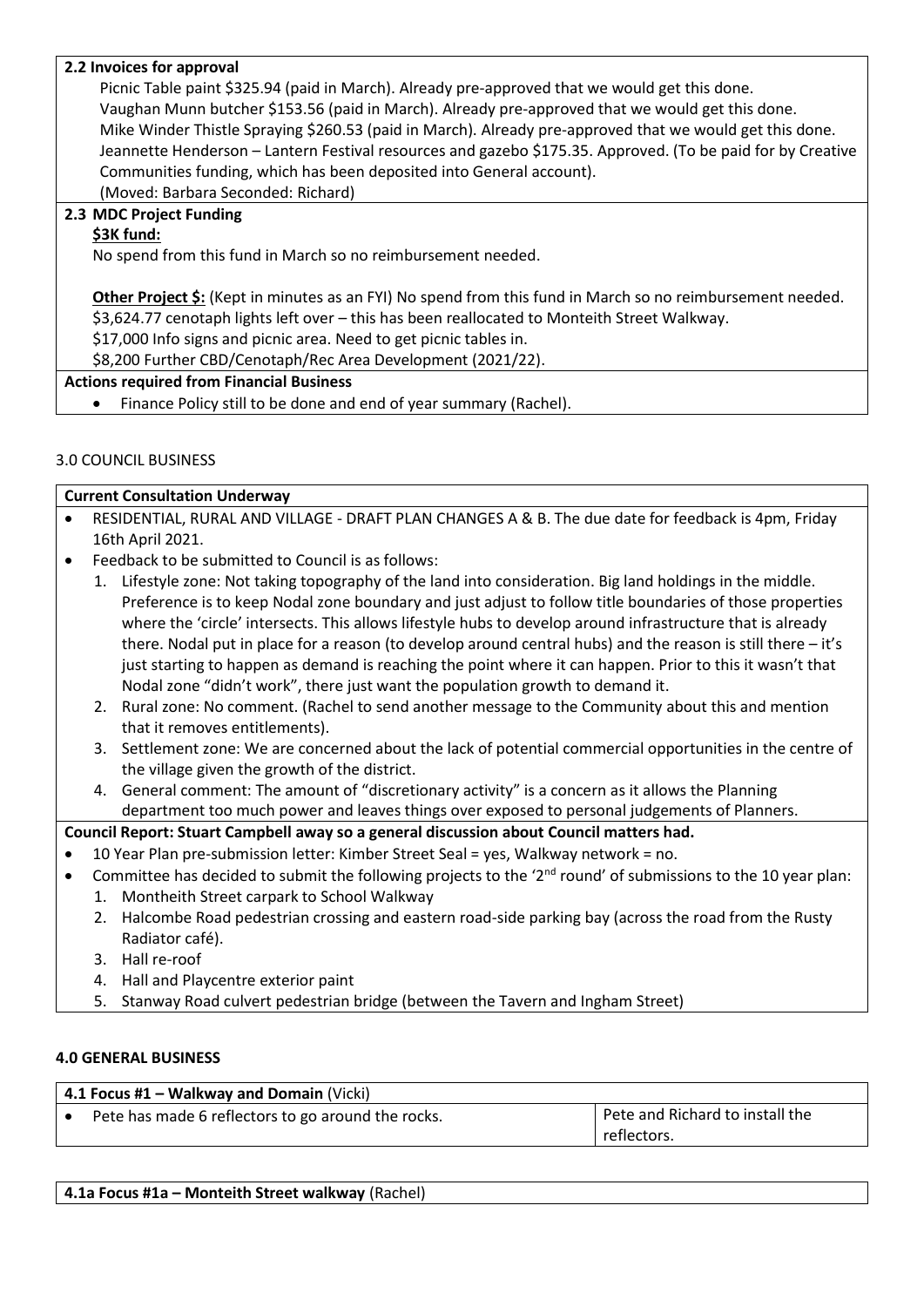| Last month discussion was had about the advantages of having   |
|----------------------------------------------------------------|
| someone within the community STMS qualified (like Paul Jukes). |
| Rachel is yet to investigate costs.                            |

|   | 4.2 Focus #2 - Hall & Hall kitchen/bar (Maureen)                                                                 |  |  |
|---|------------------------------------------------------------------------------------------------------------------|--|--|
|   | <b>Bookings for April:</b>                                                                                       |  |  |
|   | Monday 3rd HCDG 7.00pm                                                                                           |  |  |
|   | Yoga Tuesdays 6.30pm                                                                                             |  |  |
| ٠ | ANZAC meeting Tuesdays after yoga                                                                                |  |  |
|   | Gospel Group all Sundays 3.30 - 5.30pm                                                                           |  |  |
|   | Staffroom Solutions (Linda Paton) first aid training session \$75.00 (paid                                       |  |  |
|   | plus \$150 refundable bond)                                                                                      |  |  |
|   | ANZAC preparations ongoing this month – takes precedence                                                         |  |  |
|   | Usage - March                                                                                                    |  |  |
|   | No charge:                                                                                                       |  |  |
|   | Tuesdays: Yoga 6.30 - 7.30                                                                                       |  |  |
|   | Monday 1st HCDG meeting                                                                                          |  |  |
|   | ANZAC meeting Tuesdays after yoga                                                                                |  |  |
|   | Charged:                                                                                                         |  |  |
|   | Bike Manawatu Sunday 21st \$75.00                                                                                |  |  |
|   | Gospel Group (Chris), 7 <sup>th</sup> , 14 <sup>th</sup> , 21 <sup>st</sup> , 28the 3.30 - 5.00 \$30.00 per time |  |  |
|   | Koha for pew hire Belinda Manthel \$100                                                                          |  |  |
|   | Jack Hurley – Lourie wedding \$150 (pew hire)                                                                    |  |  |

|                  | 4.3 Focus #3 - Cenotaph & Recreational Area (Rachel/Maureen)                                                                                         |                                                         |  |
|------------------|------------------------------------------------------------------------------------------------------------------------------------------------------|---------------------------------------------------------|--|
|                  | <b>History boards</b>                                                                                                                                |                                                         |  |
|                  | Railway board (to be located midway down walkway): Maureen has<br>done a lot more on the railway board.                                              |                                                         |  |
|                  | School/education board (to be located down by school end of<br>walkway): yet to be started.                                                          |                                                         |  |
| $\bullet$        | Iwi board (to be located by picnic tables): is on hold until Manuere is                                                                              |                                                         |  |
|                  | back up and going.                                                                                                                                   |                                                         |  |
|                  | General history/current info x2 (to be located by picnic tables): This is<br>yet to be started. What is to go on this board will be discussed later. |                                                         |  |
|                  | Once all information has been gathered then we will then work with MDCs                                                                              |                                                         |  |
|                  | graphic designer to help pull the boards together and do the digital files for                                                                       |                                                         |  |
| the sign writer. |                                                                                                                                                      |                                                         |  |
|                  | Painting picnic tables (Black with red seats and a red under belly).                                                                                 | Barbara to speak to Pete re:                            |  |
|                  | To be situated: Monteith Street car park end, South end of Levin Street                                                                              | spraying these.                                         |  |
|                  | and 2 in area by where info boards will be above rugby field.                                                                                        | Rachel to speak to Rec Services re:<br>laying concrete. |  |

# **4.3 Subprojects**

| <b>Roading</b> (Richie)                                                  |                             |
|--------------------------------------------------------------------------|-----------------------------|
| Request done for footpath to be sorted in front of the hall. Transaction |                             |
| number 63193.                                                            |                             |
| Mt Biggs Road corner slump (by Stewart Street) has finally been done!    |                             |
| Thank you!                                                               |                             |
| Welcome signs and info signs need stabilising.                           | Richard to log it with MDC. |

| Community get-togethers         |  |
|---------------------------------|--|
| <b>ANZAC DAY</b> (Wayne/Richie) |  |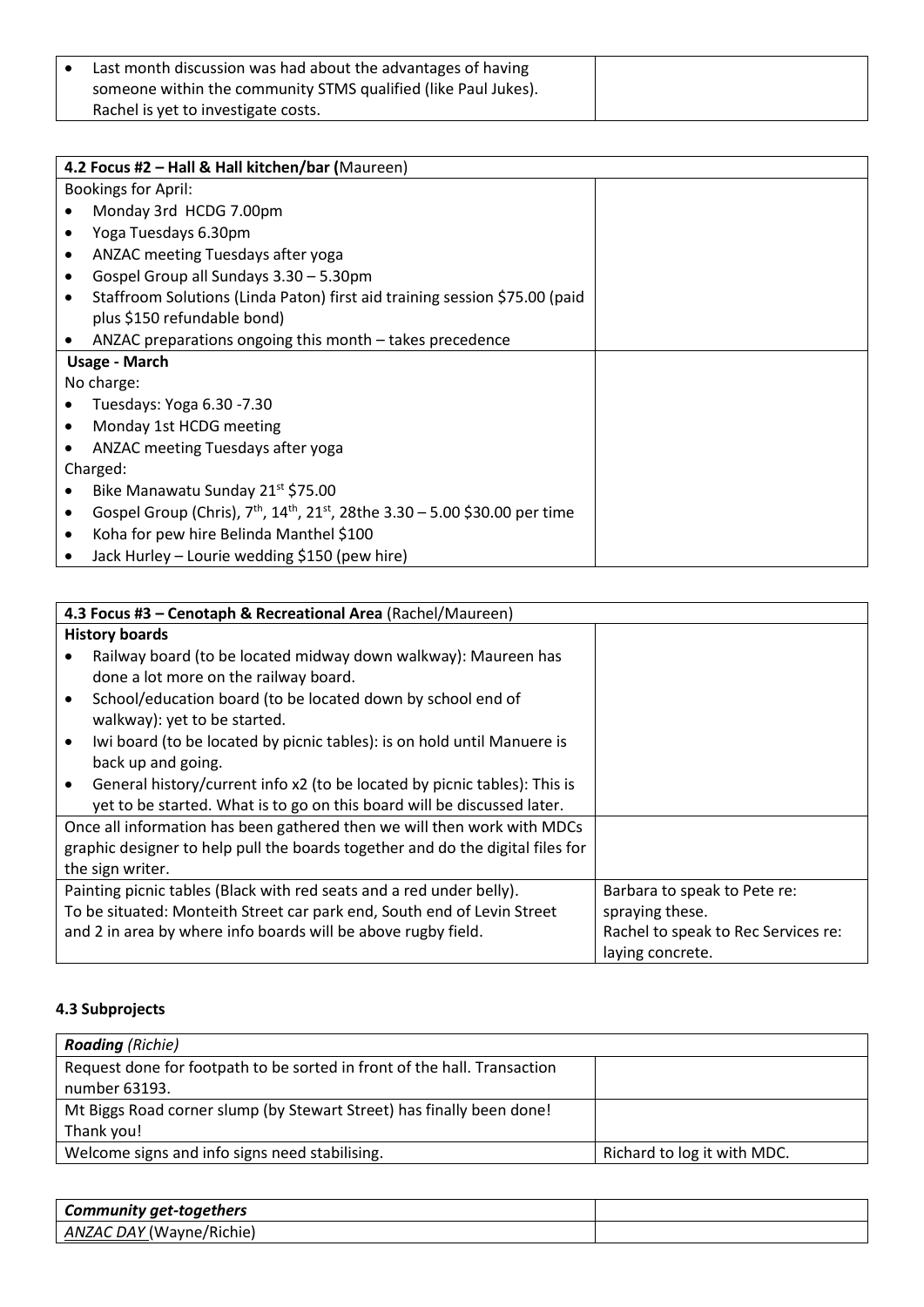| Bollards going out tomorrow (Richard and Jeff). Saturday morning all the                                          |  |
|-------------------------------------------------------------------------------------------------------------------|--|
| bunting etc will go up. Info signs going up this week too (Richard).                                              |  |
| Wreath making in Hall 23 <sup>rd</sup> April from 5:30pm (Alex to do FB post)                                     |  |
| Lantern Festival (Jeannette)                                                                                      |  |
| Jeannette submitted to the Creative Communities funding round and got                                             |  |
| \$500 approved.                                                                                                   |  |
| 24 <sup>th</sup> July for Festival. 13 <sup>th</sup> July and 20 <sup>th</sup> July for Lantern making workshops. |  |
| Sausages have been sorted. Approved \$200 for additional food etc to be                                           |  |
| bought.                                                                                                           |  |
| Ongoing discussion happening with school re: making lanterns.                                                     |  |
| Halcombe Fun Run series (Rachel) - On hold until the Monteith Street                                              |  |
| walkway extension is done.                                                                                        |  |

|                                                      | <b>Cemetery Land (Rachel)</b>                                           |  |  |
|------------------------------------------------------|-------------------------------------------------------------------------|--|--|
|                                                      | Thistles have been sprayed by Mike Winder Spraying.                     |  |  |
|                                                      | Ram has been taken out and 1 ewe with minor fly strike treated.         |  |  |
|                                                      | Cull ewe that had a late lamb, and the lamb itself have also been taken |  |  |
|                                                      | out. Currently at Lanes waiting to go on the truck when they next send  |  |  |
|                                                      | sheep to the works.                                                     |  |  |
|                                                      | Grass cover looking good and ewes (x32 in total) are in good condition. |  |  |
|                                                      | Loading ramp still to be built.                                         |  |  |
| IT communication - cell, landline, internet (Rachel) |                                                                         |  |  |
|                                                      | DONE! Information of what residents need to do to connect to 4G has     |  |  |
|                                                      | been sent out.                                                          |  |  |
|                                                      | <b>Entrance/Welcome signs (Richie)</b>                                  |  |  |
|                                                      | Rocks still to be placed.                                               |  |  |

| <b>Welcome to Halcombe packs (Annie)</b>                                  |  |
|---------------------------------------------------------------------------|--|
| No update from Annie but 10 advertisers have paid. My Plumbing Depot      |  |
| was wanting to place an advert but no money received - Alex to follow up. |  |
| Businesses that have paid for advertising are: Mid West Helicopters,      |  |
| Wrench Engineering, Ironbark Engineering, Rolling Pines B&B, Manawatu     |  |
| Flooring Xtra, Jo Amner Bayleys, B&H Agriculture, Andrew Hansen Ray       |  |
| White, Whellan & McMillan and PorterCom.                                  |  |
| Thanks to them all for supporting this initiative.                        |  |

## **4.5 Other General Business**

| Water Scheme                    | Not update. |  |
|---------------------------------|-------------|--|
| <b>Recycling</b>                | All good.   |  |
| <b>Halcombe Community Trust</b> | Not update. |  |
| <b>Halcombe Community Fund</b>  | Not update. |  |

## **5.0 COMMUNITY COMMUNICATIONS**

|  | - 29 <sup>th</sup> /30 <sup>th</sup> May Jubilee. Alex to do posts on FB.<br>Stanway Church (126 <sup>th</sup> )<br>$\overline{\phantom{0}}$ |  |
|--|----------------------------------------------------------------------------------------------------------------------------------------------|--|
|--|----------------------------------------------------------------------------------------------------------------------------------------------|--|

## **6.0 OTHER ITEMS**

| Cynthia's seat dedication – A big thank you to Vicki Powell and Francie<br>Lintott for their efforts with the wonderful dedication to Cynthia. |                                   |
|------------------------------------------------------------------------------------------------------------------------------------------------|-----------------------------------|
| Thank you to George and Averill                                                                                                                | Jeannette to sort date with them. |